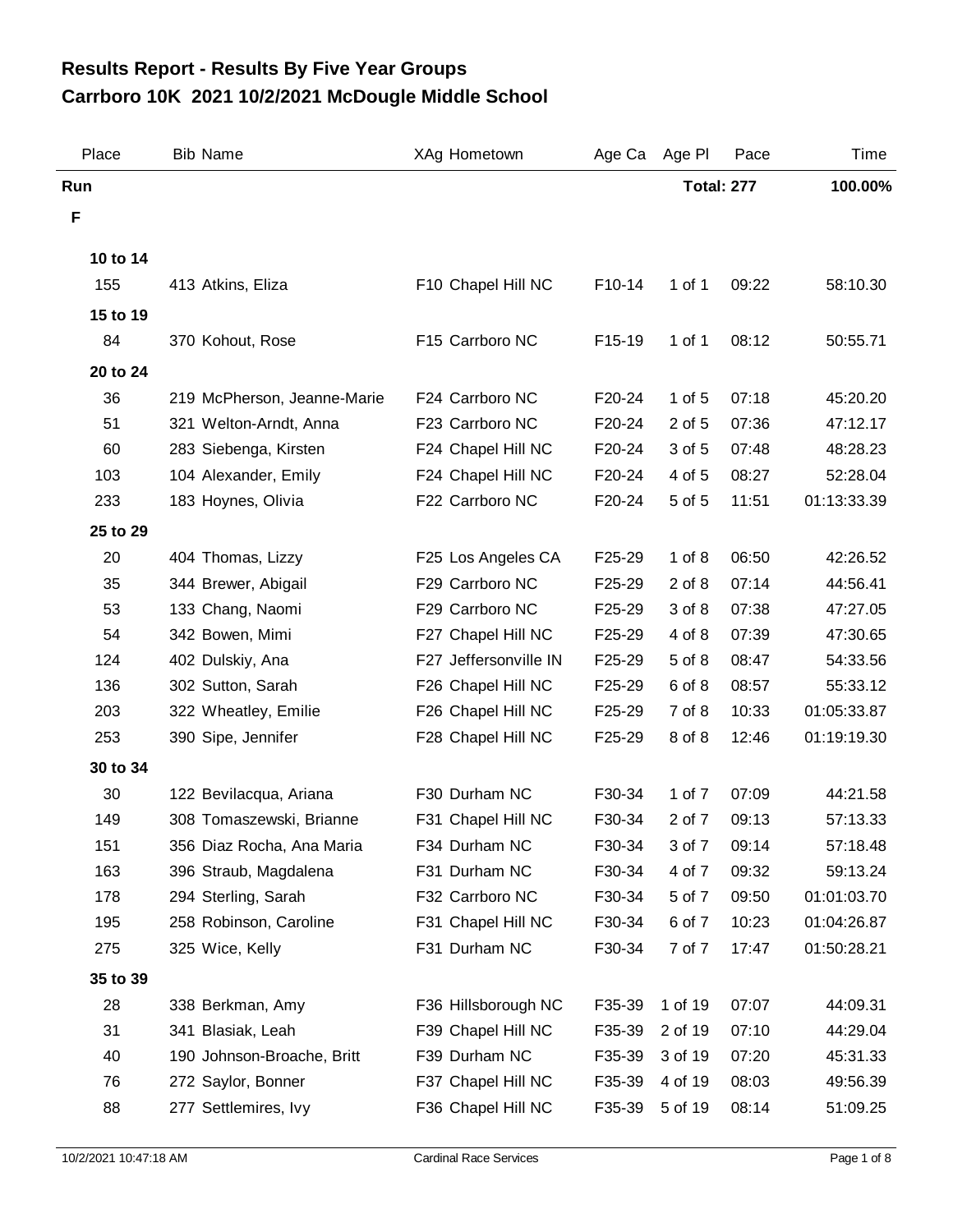| Place    | <b>Bib Name</b>              | XAg Hometown        | Age PI<br>Age Ca  | Pace  | Time        |
|----------|------------------------------|---------------------|-------------------|-------|-------------|
| 122      | 409 nagy.ashley@gmail.com, A | F38 Chapel Hill NC  | 6 of 19<br>F35-39 | 08:42 | 53:59.14    |
| 133      | 189 Jeck, Abigail            | F36 Chapel Hill NC  | F35-39<br>7 of 19 | 08:55 | 55:20.20    |
| 157      | 217 McHale, Kimberly         | F36 Durham NC       | F35-39<br>8 of 19 | 09:23 | 58:18.89    |
| 175      | 118 Barnes, Eileen           | F39 Chapel Hill NC  | F35-39<br>9 of 19 | 09:48 | 01:00:48.65 |
| 177      | 387 Ross, Rachael            | F37 Carrboro NC     | F35-39 10 of 19   | 09:49 | 01:00:56.99 |
| 205      | 212 Martin, Amanda           | F37 Carrboro NC     | F35-39 11 of 19   | 10:34 | 01:05:35.15 |
| 207      | 411 Colindres, Emily         | F35 Chapel Hill NC  | F35-39 12 of 19   | 10:36 | 01:05:49.91 |
| 208      | 332 Wollish, Amy             | F37 Cary NC         | F35-39 13 of 19   | 10:37 | 01:05:54.43 |
| 215      | 297 Strauch, Christina       | F36 Chapel Hill NC  | F35-39 14 of 19   | 10:46 | 01:06:52.29 |
| 216      | 163 Gusmano, Sarah           | F35 Durham NC       | F35-39 15 of 19   | 10:51 | 01:07:24.71 |
| 225      | 229 Mishalanie, Meghan       | F35 DURHAM NC       | F35-39 16 of 19   | 11:09 | 01:09:16.12 |
| 234      | 127 Bucurel, Heather         | F37 Carrboro NC     | F35-39 17 of 19   | 11:52 | 01:13:44.60 |
| 238      | 380 Newhall, Katherine       | F38 Carrboro NC     | F35-39 18 of 19   | 11:56 | 01:14:06.85 |
| 246      | 364 Hopkins, Aundrea         | F39 Chapel Hill NC  | F35-39 19 of 19   | 12:20 | 01:16:37.50 |
| 40 to 44 |                              |                     |                   |       |             |
| 19       | 343 bowman, natalie          | f44 Chapel Hill NC  | F40-44<br>1 of 25 | 06:48 | 42:12.18    |
| 22       | 284 Singer, Amy              | F44 Hillsborough NC | F40-44<br>2 of 25 | 06:59 | 43:22.70    |
| 24       | 256 Roberts, Sarah           | F40 Chapel Hill NC  | F40-44<br>3 of 25 | 07:02 | 43:39.67    |
| 37       | 262 Ruff, Sarah              | F42 Chapel Hill NC  | F40-44<br>4 of 25 | 07:19 | 45:24.79    |
| 41       | 259 Rogers, Nora             | F44 Carrboro NC     | F40-44<br>5 of 25 | 07:22 | 45:43.67    |
| 59       | 213 Martinson, Christina     | F42 Durham NC       | F40-44<br>6 of 25 | 07:48 | 48:27.05    |
| 69       | 145 Evans, Elizabeth         | F41 Chapel Hill NC  | F40-44<br>7 of 25 | 07:57 | 49:19.55    |
| 85       | 417 Stolka, Kristen          | F41 Carrboro NC     | F40-44<br>8 of 25 | 08:13 | 50:59.92    |
| 95       | 107 Amsbary, Jessica         | F42 Chapel Hill NC  | F40-44<br>9 of 25 | 08:20 | 51:42.80    |
| 99       | 336 Aldrich, Katie           | F41 Durham NC       | F40-44 10 of 25   | 08:22 | 51:59.53    |
| 131      | 357 Dickson, Maggie          | F42 Carrboro NC     | F40-44 11 of 25   | 08:54 | 55:18.32    |
| 160      | 398 Walsh, Catherine         | F44 Chapel Hill NC  | F40-44 12 of 25   | 09:26 | 58:37.16    |
| 161      | 252 Ratner, Shana            | F42 Carrboro NC     | F40-44 13 of 25   | 09:29 | 58:55.07    |
| 172      | 130 Carroll, Sarah           | F43 Carrboro NC     | F40-44 14 of 25   | 09:45 | 01:00:35.63 |
| 173      | 267 Sacks, Lauren            | F43 Carrboro NC     | F40-44 15 of 25   | 09:45 | 01:00:35.67 |
| 180      | 298 Strick, Rebecca          | F43 Chapel Hill NC  | F40-44 16 of 25   | 09:53 | 01:01:22.59 |
| 185      | 392 Spagnardi, Colleen       | F40 DURHAM NC       | F40-44 17 of 25   | 09:59 | 01:01:58.31 |
| 186      | 407 Hammel, Kacey            | F43 Carrboro NC     | F40-44 18 of 25   | 10:08 | 01:02:52.96 |
| 196      | 340 Bickers Bock, Lindsey    | F40 Durham NC       | F40-44 19 of 25   | 10:25 | 01:04:38.50 |
| 209      | 249 Petrin, Kerri            | F40 Chapel Hill NC  | F40-44 20 of 25   | 10:37 | 01:05:55.66 |
| 223      | 101 Adelson, Jill            | F42 DURHAM NC       | F40-44 21 of 25   | 11:03 | 01:08:40.08 |
| 229      | 186 Hudson, Tara             | F43 GRAHAM NC       | F40-44 22 of 25   | 11:15 | 01:09:50.61 |
| 236      | 426 Cotter, Rachel           | F43 Chapel Hill NC  | F40-44 23 of 25   | 11:55 | 01:13:58.22 |
| 244      | 423 Green, Jennifer          | F42 Chapel Hill NC  | F40-44 24 of 25   | 12:14 | 01:15:59.52 |
| 260      | 168 Harney, Jessica          | F41 Cary NC         | F40-44 25 of 25   | 13:03 | 01:21:03.17 |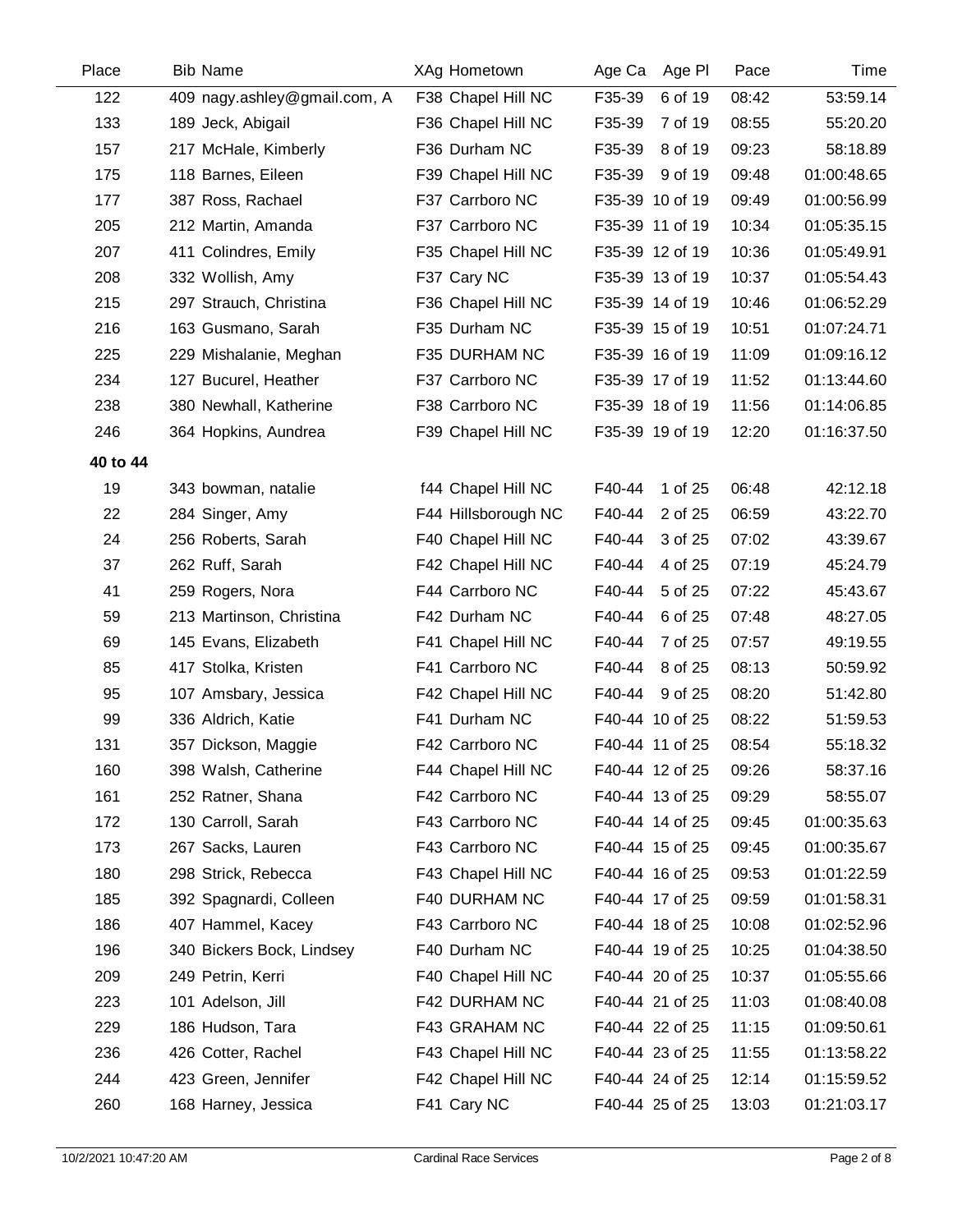| Place    | <b>Bib Name</b>          | XAg Hometown        | Age Ca<br>Age PI  | Pace  | Time        |
|----------|--------------------------|---------------------|-------------------|-------|-------------|
| 45 to 49 |                          |                     |                   |       |             |
| 34       | 154 Gallego Attis, Maria | F48 Chapel Hill NC  | F45-49<br>1 of 24 | 07:12 | 44:44.80    |
| 52       | 310 Trout, Susan         | F47 Durham NC       | F45-49<br>2 of 24 | 07:36 | 47:13.62    |
| 55       | 215 McCarthy, Corrine    | F46 Chapel Hill NC  | 3 of 24<br>F45-49 | 07:40 | 47:33.51    |
| 63       | 422 Carmouche, Kristen   | F47 Chapel Hill NC  | 4 of 24<br>F45-49 | 07:53 | 48:57.38    |
| 78       | 301 Sullivan, Kathleen   | F47 Chapel Hill NC  | F45-49<br>5 of 24 | 08:09 | 50:36.94    |
| 91       | 270 Salisbury, Kathryn   | F49 Durham NC       | 6 of 24<br>F45-49 | 08:17 | 51:26.42    |
| 92       | 123 Biggerstaff, Lori    | F49 Chapel Hill NC  | F45-49<br>7 of 24 | 08:18 | 51:33.47    |
| 117      | 220 Mehrotra, Mony       | F49 Chapel Hill NC  | F45-49<br>8 of 24 | 08:37 | 53:32.07    |
| 119      | 195 Kasten, Tracy        | F49 Chapel Hill NC  | F45-49<br>9 of 24 | 08:38 | 53:39.51    |
| 127      | 227 Min, Sherene         | F49 Chapel Hill NC  | F45-49 10 of 24   | 08:53 | 55:09.85    |
| 158      | 208 MacDougall, Bonnie   | F49 Carrboro NC     | F45-49 11 of 24   | 09:24 | 58:21.94    |
| 170      | 354 Craig, Amy           | F47 Durham NC       | F45-49 12 of 24   | 09:44 | 01:00:23.85 |
| 181      | 151 Foltz, Elisa         | F46 Durham NC       | F45-49 13 of 24   | 09:54 | 01:01:26.34 |
| 198      | 305 Thompson, Allison    | F49 Morganton NC    | F45-49 14 of 24   | 10:25 | 01:04:41.41 |
| 206      | 228 Mir, Ellen           | F45 Chapel Hill NC  | F45-49 15 of 24   | 10:34 | 01:05:37.49 |
| 217      | 254 Reeves, Amy          | F48 Chapel Hill NC  | F45-49 16 of 24   | 10:52 | 01:07:26.88 |
| 224      | 251 Ramos, Stephanie     | F46 Chapel Hill NC  | F45-49 17 of 24   | 11:08 | 01:09:08.95 |
| 226      | 225 Michel, Karin        | F46 Hillsborough NC | F45-49 18 of 24   | 11:12 | 01:09:33.94 |
| 231      | 124 Blankenship, Tatyana | F49 Durham NC       | F45-49 19 of 24   | 11:32 | 01:11:40.04 |
| 232      | 372 Lindblad, Lauren     | F48 Durham NC       | F45-49 20 of 24   | 11:34 | 01:11:49.75 |
| 237      | 106 Amagan, Laurie       | F48 Durham NC       | F45-49 21 of 24   | 11:56 | 01:14:06.81 |
| 243      | 238 Mwanza, Jenny        | F45 Carrboro NC     | F45-49 22 of 24   | 12:11 | 01:15:37.50 |
| 258      | 374 McNaughton, Michelle | F47 Chapel Hill NC  | F45-49 23 of 24   | 12:58 | 01:20:29.52 |
| 277      | 182 Howes, Carolyn       | F47 Chapel Hill NC  | F45-49 24 of 24   | 17:55 | 01:51:14.40 |
| 50 to 54 |                          |                     |                   |       |             |
| 71       | 204 Langdon, Dina        | F54 Apex NC         | F50-54<br>1 of 21 | 07:58 | 49:26.46    |
| 96       | 318 Walker, Rebecca      | F52 Chapel Hill NC  | F50-54<br>2 of 21 | 08:20 | 51:46.56    |
| 109      | 415 Kenyon, Anne         | F50 Efland NC       | F50-54<br>3 of 21 | 08:30 | 52:49.63    |
| 116      | 146 Evon, Donna          | F51 Carrboro NC     | F50-54<br>4 of 21 | 08:37 | 53:30.87    |
| 135      | 339 Berrien, Kate        | F52 Hillsborough NC | F50-54<br>5 of 21 | 08:56 | 55:27.10    |
| 141      | 281 Shubert, Tiffany     | F51 Chapel Hill NC  | F50-54<br>6 of 21 | 08:59 | 55:44.21    |
| 147      | 136 Conca, Tresa         | F52 Durham NC       | F50-54<br>7 of 21 | 09:11 | 56:58.64    |
| 150      | 293 Soto, Linda Carolina | F53 Carrboro NC     | F50-54<br>8 of 21 | 09:14 | 57:18.38    |
| 152      | 131 Carter Taub, Mary    | F51 Chapel Hill NC  | F50-54 9 of 21    | 09:16 | 57:33.23    |
| 193      | 386 Rogers, Kim          | F50 Carrboro NC     | F50-54 10 of 21   | 10:16 | 01:03:45.74 |
| 211      | 110 apollo shaw, lucia   | F53 Chapel Hill NC  | F50-54 11 of 21   | 10:40 | 01:06:15.82 |
| 227      | 164 Hackney, Loretta     | F52 Chapel Hill NC  | F50-54 12 of 21   | 11:13 | 01:09:40.12 |
| 230      | 116 Barger, Traci        | F52 Hillsborough NC | F50-54 13 of 21   | 11:20 | 01:10:23.86 |
| 239      | 320 Watterson, Carolyn   | F54 Pittsboro NC    | F50-54 14 of 21   | 11:56 | 01:14:07.42 |
| 241      | 161 Gosselin, Tracy      | F50 Carrboro NC     | F50-54 15 of 21   | 12:03 | 01:14:50.79 |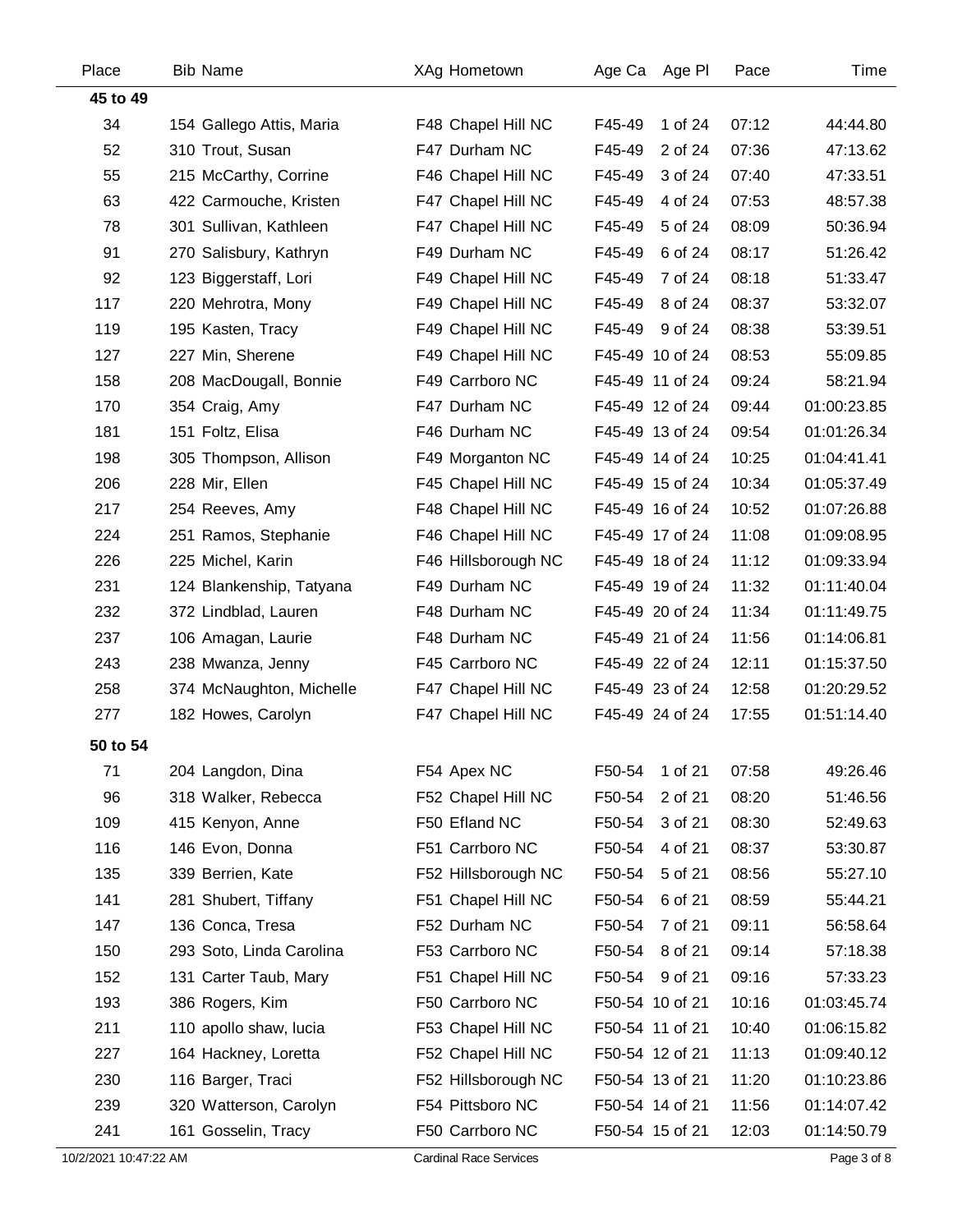| Place    | <b>Bib Name</b>           | XAg Hometown        | Age Ca Age PI      | Pace  | Time        |
|----------|---------------------------|---------------------|--------------------|-------|-------------|
| 242      | 379 Moos, Katja           | F53 Chapel Hill NC  | F50-54 16 of 21    | 12:06 | 01:15:05.37 |
| 245      | 233 Morovati, Meredith    | F52 Carrboro NC     | F50-54 17 of 21    | 12:19 | 01:16:31.82 |
| 247      | 111 Arnold, Jennifer      | F51 Chapel Hill NC  | F50-54 18 of 21    | 12:27 | 01:17:20.75 |
| 262      | 128 Cabrera, Rebeca       | F52 Chapel Hill NC  | F50-54 19 of 21    | 13:49 | 01:25:49.61 |
| 274      | 245 Ozoguz, Arzu          | F51 Chapel Hill NC  | F50-54 20 of 21    | 17:40 | 01:49:40.08 |
| 276      | 138 Creasey, Wendy        | F54 Greenville NC   | F50-54 21 of 21    | 17:52 | 01:50:56.61 |
| 55 to 59 |                           |                     |                    |       |             |
| 93       | 373 Matera, Kathy         | F58 Chapel Hill NC  | F55-59<br>1 of 14  | 08:19 | 51:40.00    |
| 107      | 303 Thomas, Sonia         | F55 Chapel Hill NC  | F55-59<br>2 of 14  | 08:29 | 52:42.22    |
| 128      | 144 Elliott, Joanneke     | F58 Chapel Hill NC  | F55-59<br>3 of 14  | 08:53 | 55:10.97    |
| 143      | 378 Mills, Karin          | F55 Carrboro NC     | F55-59<br>4 of 14  | 09:04 | 56:20.35    |
| 144      | 206 Lazorko, Catherine    | F57 Carrboro NC     | 5 of 14<br>F55-59  | 09:07 | 56:34.88    |
| 146      | 348 Chesser, Susan        | F58 Durham NC       | F55-59<br>6 of 14  | 09:10 | 56:52.61    |
| 153      | 328 Williams, Christianna | F57 Chapel Hill NC  | F55-59<br>7 of 14  | 09:20 | 57:54.86    |
| 162      | 157 Gerber, Ann           | F56 Chapel Hill NC  | F55-59<br>8 of 14  | 09:31 | 59:06.21    |
| 165      | 362 Hede, Karyn           | F57 Chapel Hill NC  | F55-59<br>9 of 14  | 09:33 | 59:21.41    |
| 179      | 287 Smith, Katrina        | F56 Mebane NC       | F55-59 10 of 14    | 09:50 | 01:01:05.32 |
| 188      | 102 Alexander, Karen      | F56 Chapel Hill NC  | F55-59 11 of 14    | 10:10 | 01:03:10.56 |
| 220      | 230 Moon, Mona            | F55 Raleigh NC      | F55-59 12 of 14    | 10:54 | 01:07:39.58 |
| 249      | 142 Eischen, Francesca    | F59 Chapel Hill NC  | F55-59 13 of 14    | 12:30 | 01:17:37.51 |
| 270      | 369 kohout, Melissa       | F56 Carrboro NC     | F55-59 14 of 14    | 16:49 | 01:44:27.51 |
| 60 to 64 |                           |                     |                    |       |             |
| 102      | 288 SMITH, SUSAN          | F63 DURHAM NC       | F60-64<br>1 of 11  | 08:27 | 52:27.57    |
| 154      | 268 Saker, Korinn         | F63 Hillsborough NC | F60-64<br>2 of 11  | 09:21 | 58:04.72    |
| 182      | 313 Van Wert, Sally       | F63 Chapel Hill NC  | F60-64<br>3 of 11  | 09:55 | 01:01:31.96 |
| 183      | 285 Singley, Catherine    | F61 Chapel Hill NC  | F60-64<br>4 of 11  | 09:55 | 01:01:32.35 |
| 221      | 261 Rosen, Maureen        | F64 Chapel Hill NC  | 5 of 11<br>F60-64  | 10:59 | 01:08:14.80 |
| 252      | 205 Lawrence, Susan       | F60 Chapel Hill NC  | F60-64<br>6 of 11  | 12:37 | 01:18:23.74 |
| 254      | 242 O'Loughlin, Kathleen  | F61 Chapel Hill NC  | F60-64<br>7 of 11  | 12:48 | 01:19:31.59 |
| 256      | 192 Jordan, Patti         | F62 Carrboro NC     | F60-64<br>8 of 11  | 12:53 | 01:20:01.79 |
| 269      | 368 Kimell, Julie         | F61 Chapel Hill NC  | F60-64 9 of 11     | 16:29 | 01:42:19.02 |
| 272      | 174 Henderson, Frances    | F63 Carrboro NC     | F60-64 10 of 11    | 17:10 | 01:46:36.49 |
| 273      | 193 Kalnitsky, Joan       | F63 Hillsborough NC | F60-64 11 of 11    | 17:10 | 01:46:38.83 |
| 65 to 69 |                           |                     |                    |       |             |
| 118      | 156 Gardner, Joanne       | F66 Chapel Hill NC  | 1 of $5$<br>F65-69 | 08:38 | 53:37.63    |
| 171      | 211 Margolin, Nancy       | F68 Chapel Hill NC  | F65-69<br>2 of 5   | 09:44 | 01:00:29.08 |
| 199      | 134 Clark, Kelly          | F65 Chapel Hill NC  | F65-69<br>3 of 5   | 10:26 | 01:04:45.89 |
| 265      | 345 Bryson, Diane         | F68 Durham NC       | F65-69<br>4 of 5   | 14:44 | 01:31:27.35 |
| 271      | 331 Winslow, Anne         | F65 Carrboro NC     | 5 of 5<br>F65-69   | 16:53 | 01:44:48.41 |
|          |                           |                     |                    |       |             |

**70 to 74**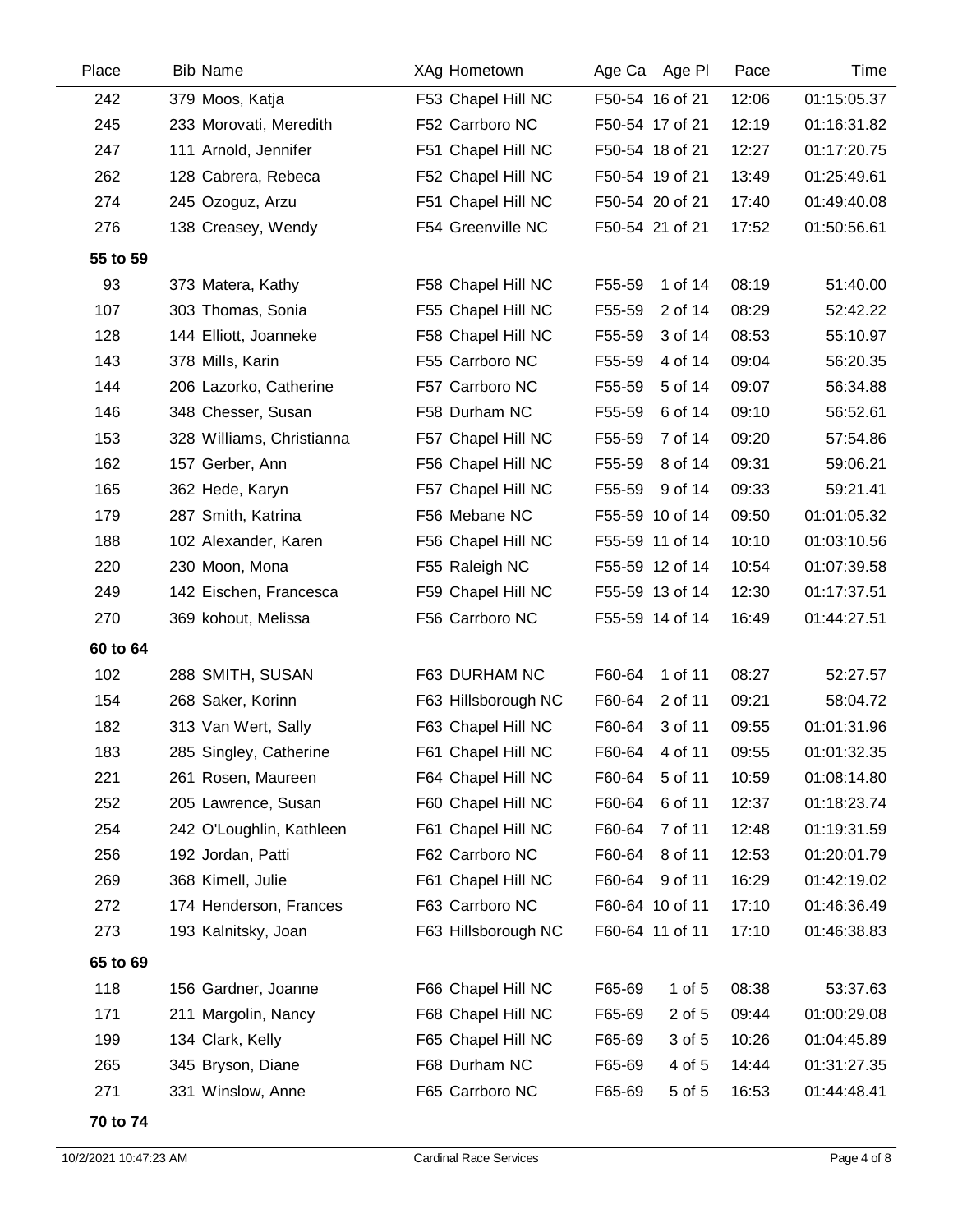| Place    | <b>Bib Name</b>             |     | XAg Hometown        | Age Ca         | Age PI     | Pace  | Time        |
|----------|-----------------------------|-----|---------------------|----------------|------------|-------|-------------|
| 200      | 181 holder, kaye            |     | f72 Raleigh NC      | F70-74         | 1 of $4$   | 10:29 | 01:05:08.25 |
| 248      | 289 Smith, Maryann          |     | F71 Durham NC       | F70-74         | 2 of 4     | 12:28 | 01:17:27.21 |
| 255      | 237 Murrah, Valerie         |     | F70 Chapel Hill NC  | F70-74         | 3 of 4     | 12:52 | 01:19:53.00 |
| 268      | 108 Anderson, Sheelagh      |     | F74 Carrboro NC     | F70-74         | 4 of 4     | 16:27 | 01:42:07.05 |
| 80 to 84 |                             |     |                     |                |            |       |             |
| 263      | 260 Roggenbuck, Sharon      |     | F82 Hillsborough NC | F75-99         | 1 of 1     | 13:50 | 01:25:55.35 |
| M        |                             |     |                     |                |            |       |             |
|          |                             |     |                     |                |            |       |             |
| 5 to 9   |                             |     |                     |                |            |       |             |
| 184      | 408 Crncic, Joe             |     | M8 Carrboro NC      | $M2-9$         | 1 of 1     | 09:56 | 01:01:38.36 |
| 10 to 14 |                             |     |                     |                |            |       |             |
| 27       | 263 Ruff, Jackson           |     | M13 Chapel Hill NC  | M10-14         | 1 of $4$   | 07:05 | 44:02.21    |
| 39       | 184 Huang, Ryan             |     | M14 Chapel Hill NC  | M10-14         | $2$ of $4$ | 07:20 | 45:29.35    |
| 46       | 330 Wiltberger, Max         |     | M12 Carrboro NC     | M10-14         | 3 of 4     | 07:33 | 46:51.39    |
| 64       | 292 Soher, Patrick          |     | M13 Chapel Hill NC  | M10-14         | 4 of 4     | 07:54 | 49:04.70    |
| 15 to 19 |                             |     |                     |                |            |       |             |
| 10       | 329 Williamson, Owen        |     | M19 Carrboro NC     | M15-19         | 1 of 1     | 06:17 | 39:01.42    |
| 20 to 24 |                             |     |                     |                |            |       |             |
| 29       | 265 Ruth, Jacob             |     | M24 Carrboro NC     | M20-24         | 1 of $2$   | 07:07 | 44:14.08    |
| 197      | 309 Trexler, Noah           |     | M20 Savannah GA     | M20-24         | 2 of 2     | 10:25 | 01:04:41.20 |
| 25 to 29 |                             |     |                     |                |            |       |             |
| 1        | 367 Jordan-Steele, Matthew  |     | M27 Durham NC       | M25-29         | 1 of 9     | 05:34 | 34:36.74    |
| 6        | 384 Reifman-Packett, Andrew |     | M27 Durham NC       | M25-29         | 2 of 9     | 06:02 | 37:27.54    |
| 25       | 337 Alfredson, Peter        |     | M29 Durham NC       | M25-29         | 3 of 9     | 07:03 | 43:48.01    |
| 90       | 401 zirkle, chandler        |     | M28 Chapel Hill NC  | M25-29         | 4 of 9     | 08:16 | 51:21.30    |
| 113      | 314 Vance, David            |     | M29 DURHAM NC       | M25-29         | 5 of 9     | 08:34 | 53:12.02    |
| 125      | 403 Miralda, Abner          |     | M27 Boulder CO      | M25-29         | 6 of 9     | 08:47 | 54:34.11    |
| 139      | 248 Perry, Zachary          | M25 |                     | M25-29         | 7 of 9     | 08:58 | 55:40.86    |
| 191      | 319 Warren, Bobby           |     | M28 Durham NC       | M25-29         | 8 of 9     | 10:13 | 01:03:27.59 |
| 204      | 295 Storan, Dylan           |     | M26 Chapel Hill NC  | M25-29         | 9 of 9     | 10:34 | 01:05:34.09 |
| 30 to 34 |                             |     |                     |                |            |       |             |
| 9        | 180 Hogan, Michael          |     | M32 Durham NC       | M30-34 1 of 10 |            | 06:10 | 38:18.56    |
| 16       | 226 Miller, Adam            |     | M34 Chapel Hill NC  | M30-34 2 of 10 |            | 06:33 | 40:43.19    |
| 21       | 355 Crumpler, Terry         |     | M33 Chapel Hill NC  | M30-34 3 of 10 |            | 06:54 | 42:52.27    |
| 32       | 389 Silvers, Joseph         |     | M31 Carrboro NC     | M30-34 4 of 10 |            | 07:11 | 44:37.56    |
| 57       | 282 Sibley, Adams           |     | M33 Chapel Hill NC  | M30-34 5 of 10 |            | 07:45 | 48:08.74    |
| 62       | 333 Worsnip, Alex           |     | M34 Carrboro NC     | M30-34 6 of 10 |            | 07:50 | 48:40.94    |
| 70       | 395 storrow, lee            |     | m32 Chapel Hill NC  | M30-34 7 of 10 |            | 07:57 | 49:24.01    |
| 72       | 246 Palko, David            |     | M34 Raleigh NC      | M30-34 8 of 10 |            | 08:00 | 49:43.56    |
| 108      | 218 McLane, Patrick         |     | M30 Raleigh NC      | M30-34 9 of 10 |            | 08:30 | 52:48.61    |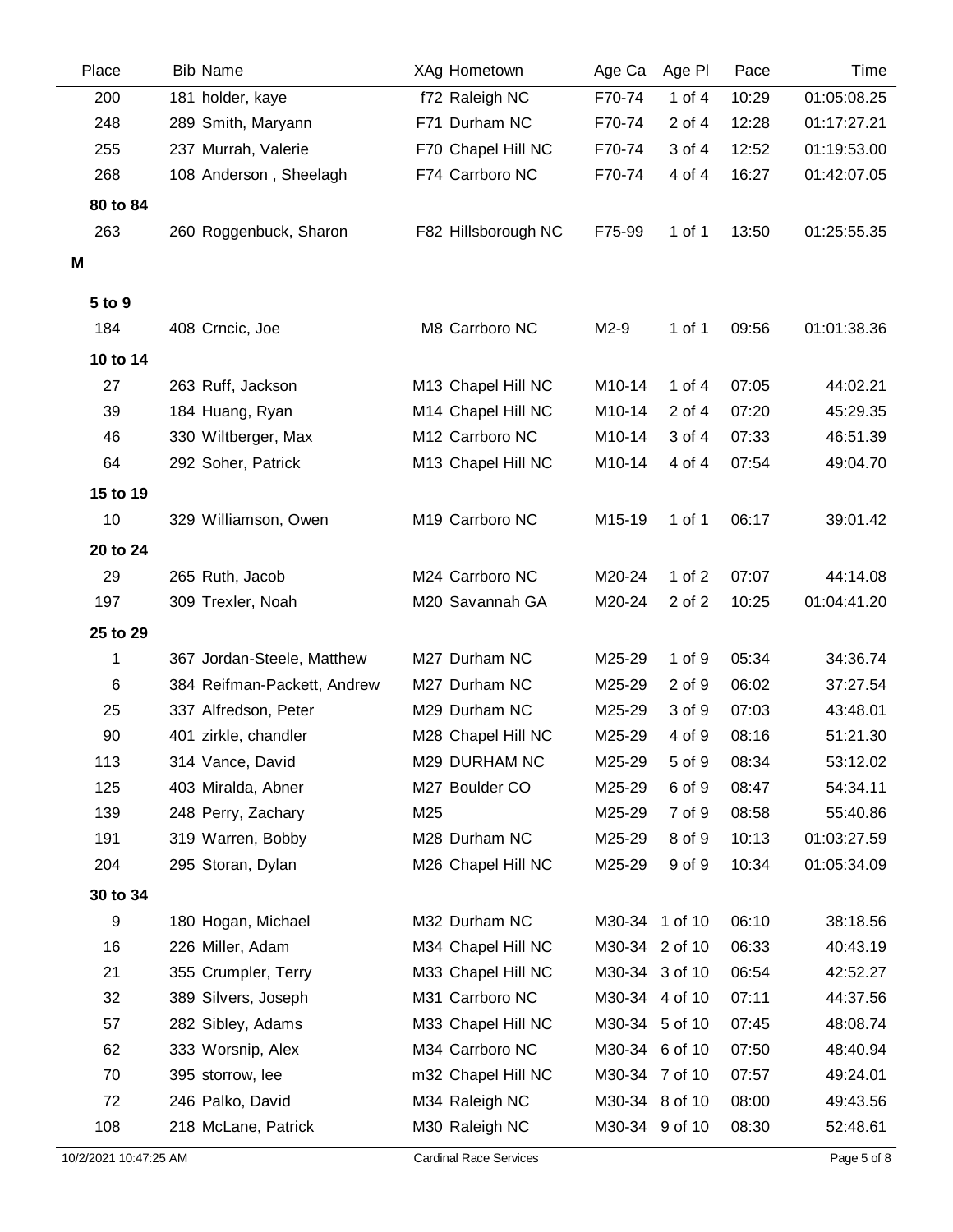| Place          | <b>Bib Name</b>         | XAg Hometown       | Age Ca Age PI     | Pace  | Time        |
|----------------|-------------------------|--------------------|-------------------|-------|-------------|
| 140            | 214 McAllister, Paul    | M33 Durham NC      | M30-34 10 of 10   | 08:58 | 55:40.98    |
| 35 to 39       |                         |                    |                   |       |             |
| $\overline{2}$ | 371 Krouse, Nick        | M35 Chapel Hill NC | M35-39<br>1 of 17 | 05:46 | 35:50.14    |
| 4              | 382 Pake, Tyler         | M38 Beaufort NC    | M35-39 2 of 17    | 05:55 | 36:43.36    |
| $\overline{7}$ | 296 Straub, Matt        | M35 Carrboro NC    | M35-39 3 of 17    | 06:07 | 37:57.07    |
| 8              | 359 Galloway, Evan      | M38 Chapel Hill NC | M35-39<br>4 of 17 | 06:07 | 37:59.78    |
| 15             | 244 Ortolano, Nicholas  | M37 Durham NC      | M35-39 5 of 17    | 06:33 | 40:39.79    |
| 74             | 425 Cavanaugh, Sean     | M35 Chapel Hill NC | M35-39 6 of 17    | 08:02 | 49:53.00    |
| 111            | 126 Brett, Chase        | M36 Chapel Hill NC | M35-39 7 of 17    | 08:32 | 53:02.26    |
| 112            | 243 Ofstehage, Andrew   | M37 Carrboro NC    | M35-39 8 of 17    | 08:34 | 53:09.99    |
| 121            | 290 Snipes, Andy        | M36 Carrboro NC    | M35-39 9 of 17    | 08:41 | 53:56.62    |
| 132            | 291 Sobhani, Nadim      | M36 Carrboro NC    | M35-39 10 of 17   | 08:54 | 55:18.99    |
| 134            | 279 Sheldon, Winthrop   | M38 Chapel Hill NC | M35-39 11 of 17   | 08:55 | 55:20.54    |
| 142            | 158 Goldsmith, Malcolm  | M39 Carrboro NC    | M35-39 12 of 17   | 09:03 | 56:13.42    |
| 148            | 397 Sutherland, Alex    | M35 Raleigh NC     | M35-39 13 of 17   | 09:12 | 57:08.71    |
| 169            | 176 Hesse, Marcus       | M35 Chapel Hill NC | M35-39 14 of 17   | 09:42 | 01:00:15.34 |
| 174            | 363 Hicken, Joseph      | M37 Carrboro NC    | M35-39 15 of 17   | 09:46 | 01:00:36.51 |
| 176            | 351 Colvin, Christopher | M38 Carrboro NC    | M35-39 16 of 17   | 09:49 | 01:00:56.95 |
| 202            | 113 Baddeley, Cory      | M35 Durham NC      | M35-39 17 of 17   | 10:32 | 01:05:26.24 |
| 40 to 44       |                         |                    |                   |       |             |
| 13             | 121 Benson, Scott       | M42 Chapel Hill NC | M40-44<br>1 of 17 | 06:32 | 40:32.49    |
| 14             | 221 Mehrotra, Marc      | M44 Durham NC      | M40-44 2 of 17    | 06:32 | 40:37.04    |
| 17             | 209 MacKay, Douglas     | M42 Carrboro NC    | M40-44 3 of 17    | 06:36 | 40:58.76    |
| 26             | 250 Podkul, Tim         | M40 Chapel Hill NC | M40-44 4 of 17    | 07:05 | 43:59.83    |
| 47             | 427 Brown, Corey        | M43 Carrboro NC    | M40-44 5 of 17    | 07:33 | 46:53.54    |
| 50             | 115 BALATTI, ROBERTO    | M42 Durham NC      | M40-44 6 of 17    | 07:35 | 47:03.09    |
| 65             | 406 Roberts, Will       | M44 Chapel Hill NC | M40-44 7 of 17    | 07:54 | 49:05.43    |
| 67             | 376 Metz, Kevin         | M41 Chapel Hill NC | M40-44 8 of 17    | 07:55 | 49:11.01    |
| 81             | 266 Sabet, Joshua       | M40 Chapel Hill NC | M40-44 9 of 17    | 08:11 | 50:47.38    |
| 83             | 365 Huppert, David      | M43 Carrboro NC    | M40-44 10 of 17   | 08:11 | 50:49.13    |
| 101            | 234 Morton, Myron       | M44 Chapel Hill NC | M40-44 11 of 17   | 08:25 | 52:18.76    |
| 114            | 347 Burr, Matt          | M41 Carrboro NC    | M40-44 12 of 17   | 08:35 | 53:21.07    |
| 145            | 173 Hefferan, Thomas    | M40 Zionsville IN  | M40-44 13 of 17   | 09:09 | 56:47.05    |
| 201            | 377 Miller, Clinton     | M44 Chapel Hill NC | M40-44 14 of 17   | 10:31 | 01:05:21.26 |
| 228            | 117 Barnes, Glenn       | M44 GRAHAM NC      | M40-44 15 of 17   | 11:15 | 01:09:50.33 |
| 240            | 160 Gorsage, Justin     | M40 Durham NC      | M40-44 16 of 17   | 11:58 | 01:14:19.04 |
| 257            | 312 Tweedy, Jonathan    | M43 Carrboro NC    | M40-44 17 of 17   | 12:58 | 01:20:29.08 |
| 45 to 49       |                         |                    |                   |       |             |
| 5              | 191 Jones, Paul         | M46 DURHAM NC      | 1 of 18<br>M45-49 | 05:58 | 37:01.06    |
| 23             | 317 walker, craig       | m48 Durham NC      | M45-49 2 of 18    | 07:00 | 43:30.32    |
|                |                         |                    |                   |       |             |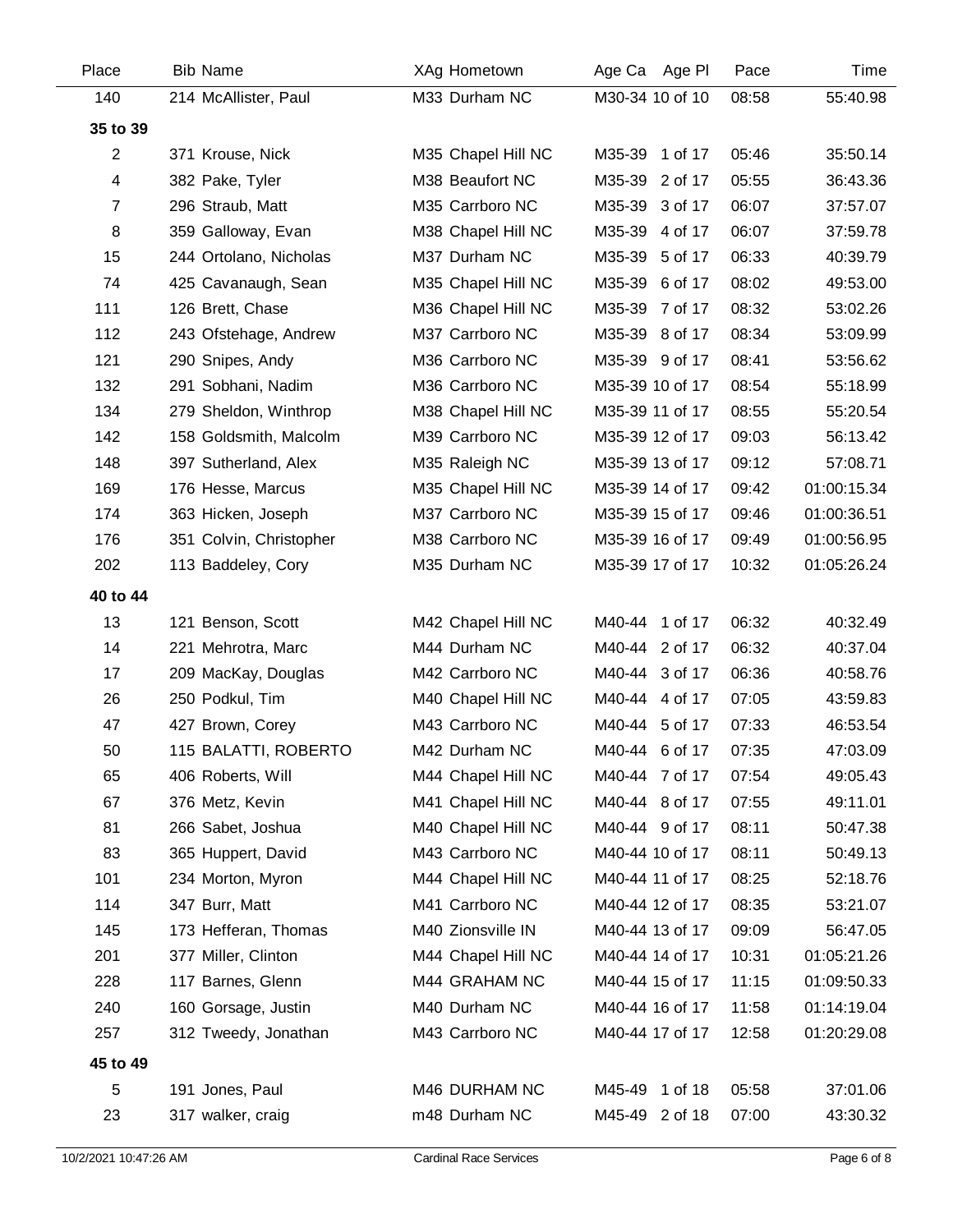| Place    | <b>Bib Name</b>         | XAg Hometown         | Age Ca<br>Age Pl  | Pace  | Time        |
|----------|-------------------------|----------------------|-------------------|-------|-------------|
| 38       | 360 harris, william     | m45 Pittsboro NC     | M45-49<br>3 of 18 | 07:19 | 45:28.74    |
| 45       | 223 Mersereau, Adam     | M47 Chapel Hill NC   | M45-49 4 of 18    | 07:30 | 46:37.34    |
| 48       | 236 Munoz-Hermoso, Abel | M46 Carrboro NC      | M45-49 5 of 18    | 07:34 | 47:00.94    |
| 56       | 155 Garcia-Fogarty, Ron | M47 Chapel Hill NC   | M45-49 6 of 18    | 07:43 | 47:55.94    |
| 58       | 353 Cook, Jonathon      | M46 Chapel Hill NC   | M45-49 7 of 18    | 07:47 | 48:21.13    |
| 61       | 418 Starr, Scott        | M45 Chapel Hill NC   | M45-49 8 of 18    | 07:50 | 48:39.19    |
| 77       | 358 fitzgerald, david   | M48 Chapel Hill NC   | M45-49 9 of 18    | 08:03 | 49:57.27    |
| 86       | 175 Herrick, Jeffrey    | M48 Carrboro NC      | M45-49 10 of 18   | 08:13 | 51:02.98    |
| 87       | 276 Seils, Damon        | M48 Carrboro NC      | M45-49 11 of 18   | 08:13 | 51:03.76    |
| 89       | 139 Crockett, Jason     | M45 DURHAM NC        | M45-49 12 of 18   | 08:16 | 51:21.09    |
| 94       | 264 Ruff, JW            | M45 Chapel Hill NC   | M45-49 13 of 18   | 08:20 | 51:42.43    |
| 115      | 257 Roberts, Jason      | M45 Chapel Hill NC   | M45-49 14 of 18   | 08:36 | 53:26.58    |
| 156      | 412 Atkins, Tim         | M48 Chapel Hill NC   | M45-49 15 of 18   | 09:22 | 58:10.34    |
| 164      | 196 Kasten, Michael     | M49 Chapel Hill NC   | M45-49 16 of 18   | 09:33 | 59:17.22    |
| 187      | 350 Clark, Kevin        | M47 Chapel Hill NC   | M45-49 17 of 18   | 10:08 | 01:02:54.88 |
| 235      | 275 Schmitz, William    | M49 Chapel Hill NC   | M45-49 18 of 18   | 11:55 | 01:13:57.84 |
| 50 to 54 |                         |                      |                   |       |             |
| 3        | 149 Fenton, Derek       | M51 Holly Springs NC | M50-54 1 of 17    | 05:54 | 36:39.04    |
| 11       | 153 Franks, Gary        | M51 RALEIGH NC       | M50-54 2 of 17    | 06:19 | 39:13.53    |
| 18       | 247 Papazoglou, Michael | M50 Chapel Hill NC   | M50-54 3 of 17    | 06:39 | 41:20.45    |
| 42       | 410 Colindres, Romulo   | M50 Chapel Hill NC   | M50-54 4 of 17    | 07:29 | 46:29.76    |
| 43       | 269 Salemy, Tim         | M50 Carrboro NC      | M50-54 5 of 17    | 07:29 | 46:30.19    |
| 80       | 304 thompson, douglas   | M54 Savannah GA      | M50-54 6 of 17    | 08:10 | 50:42.98    |
| 98       | 120 Baucom, Martin      | M53 Chapel Hill NC   | M50-54 7 of 17    | 08:21 | 51:52.34    |
| 123      | 203 Kurup, Vinod        | M50 Chapel Hill NC   | M50-54 8 of 17    | 08:43 | 54:08.56    |
| 130      | 381 Olmedo, Jose        | M51 Carrboro NC      | M50-54 9 of 17    | 08:54 | 55:17.50    |
| 137      | 388 Shakib, Christopher | M53 Jacksonville FL  | M50-54 10 of 17   | 08:57 | 55:36.48    |
| 159      | 169 Harvey, Grant       | M50 Durham NC        | M50-54 11 of 17   | 09:25 | 58:28.31    |
| 167      | 280 Sherburne, Mark     | M53 Chapel Hill NC   | M50-54 12 of 17   | 09:38 | 59:52.46    |
| 189      | 327 Williams, Greg      | M50 Chapel Hill NC   | M50-54 13 of 17   | 10:10 | 01:03:11.19 |
| 214      | 300 Sullivan, Matthew   | M54 Chapel Hill NC   | M50-54 14 of 17   | 10:46 | 01:06:52.12 |
| 218      | 255 Reeves, Kramer      | M54 Chapel Hill NC   | M50-54 15 of 17   | 10:52 | 01:07:28.11 |
| 219      | 112 Artin, Keith        | M51 Durham NC        | M50-54 16 of 17   | 10:52 | 01:07:30.76 |
| 259      | 150 Fiorito, Agustin    | M50 Chapel Hill NC   | M50-54 17 of 17   | 12:58 | 01:20:29.67 |
| 55 to 59 |                         |                      |                   |       |             |
| 49       | 324 Whittle, Daniel     | M58 Carrboro NC      | M55-59<br>1 of 13 | 07:35 | 47:02.84    |
| 68       | 286 Smith, Bruce        | M58 Mebane NC        | M55-59 2 of 13    | 07:55 | 49:12.01    |
| 73       | 166 Hall, Michael       | M58 Durham NC        | M55-59 3 of 13    | 08:01 | 49:45.30    |
| 75       | 148 Fanning, Alan       | M57 Carrboro NC      | M55-59<br>4 of 13 | 08:02 | 49:55.52    |
| 79       | 349 Chesser, William    | M58 Durham NC        | M55-59 5 of 13    | 08:10 | 50:42.84    |